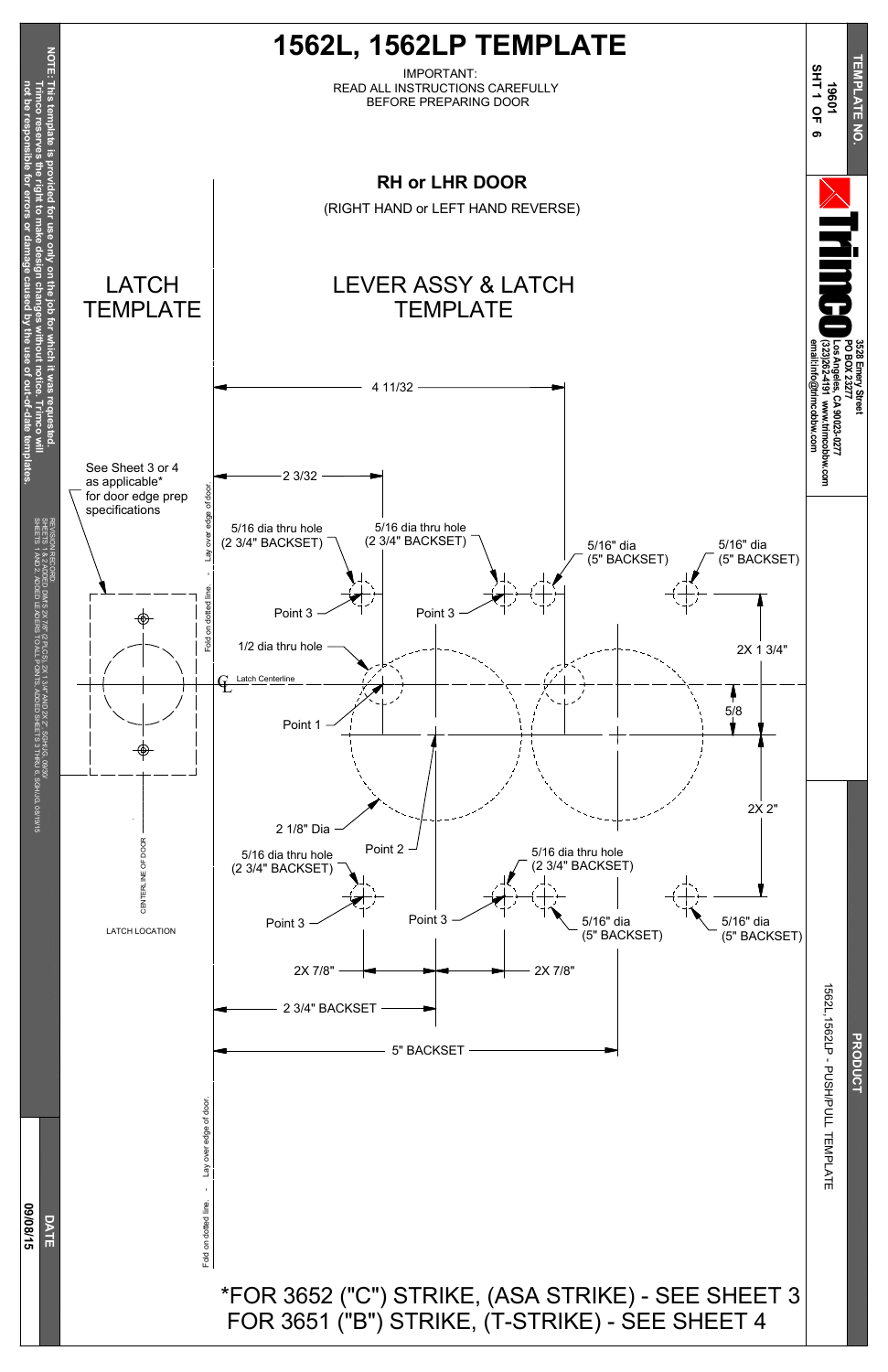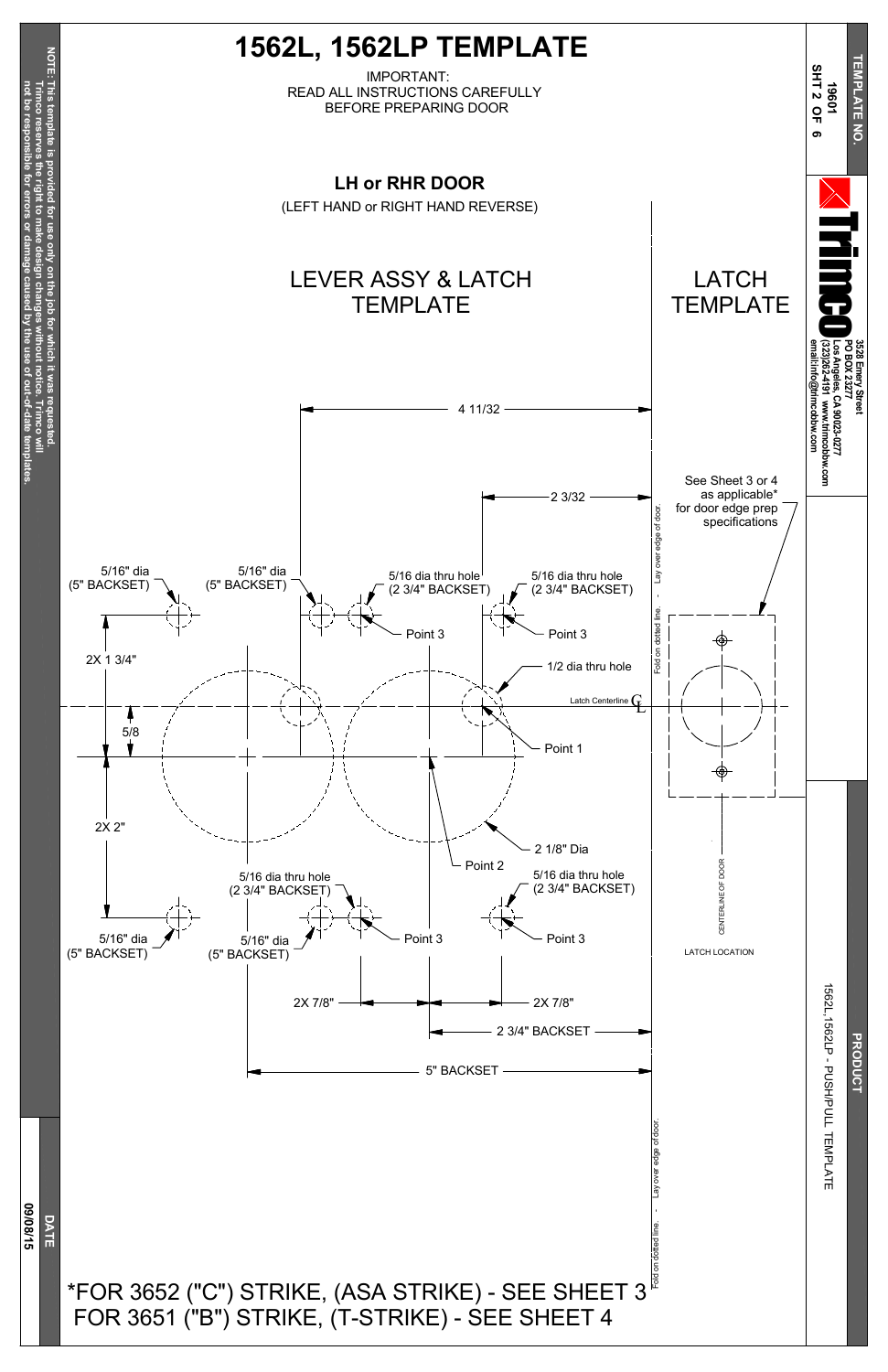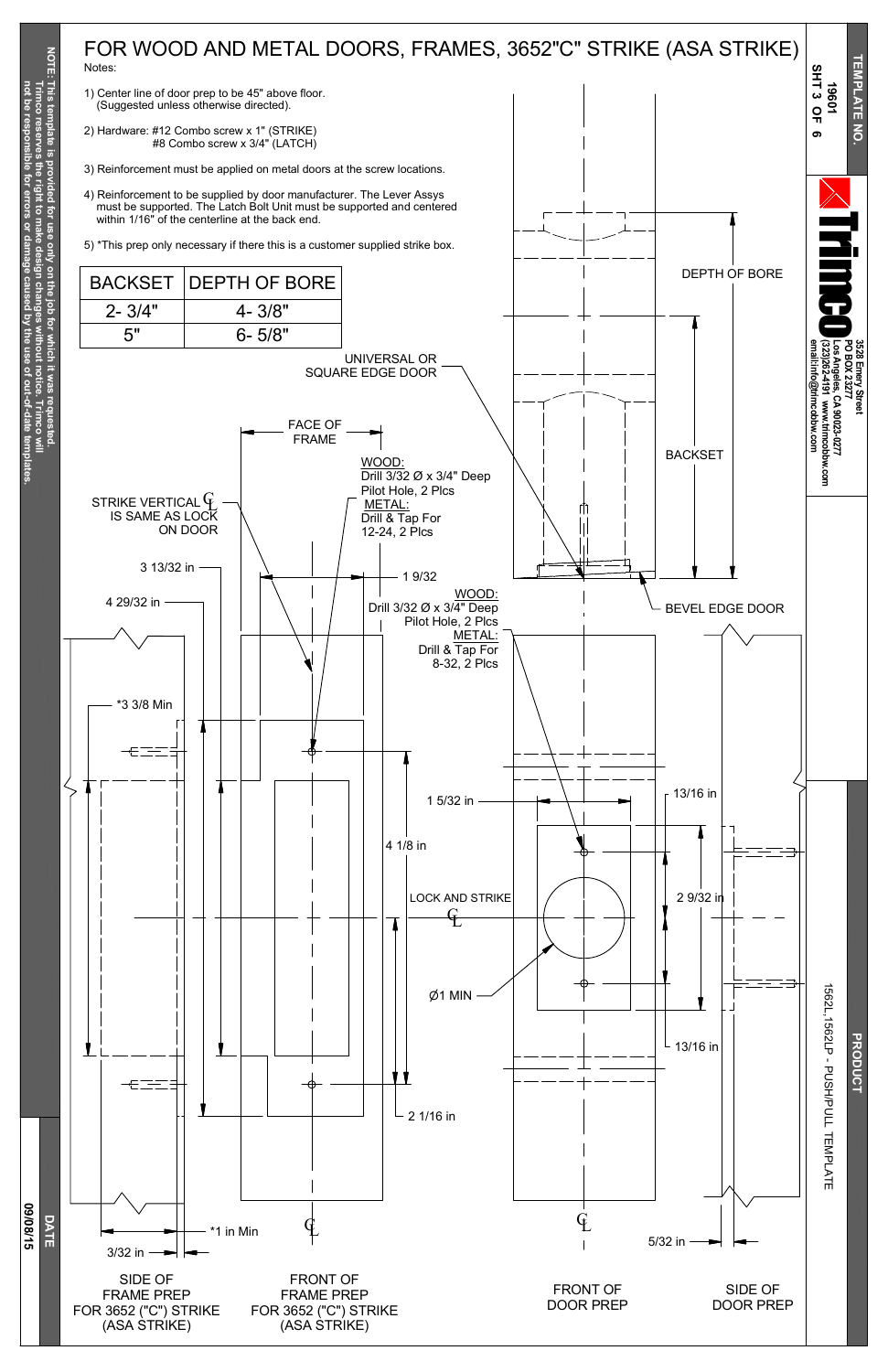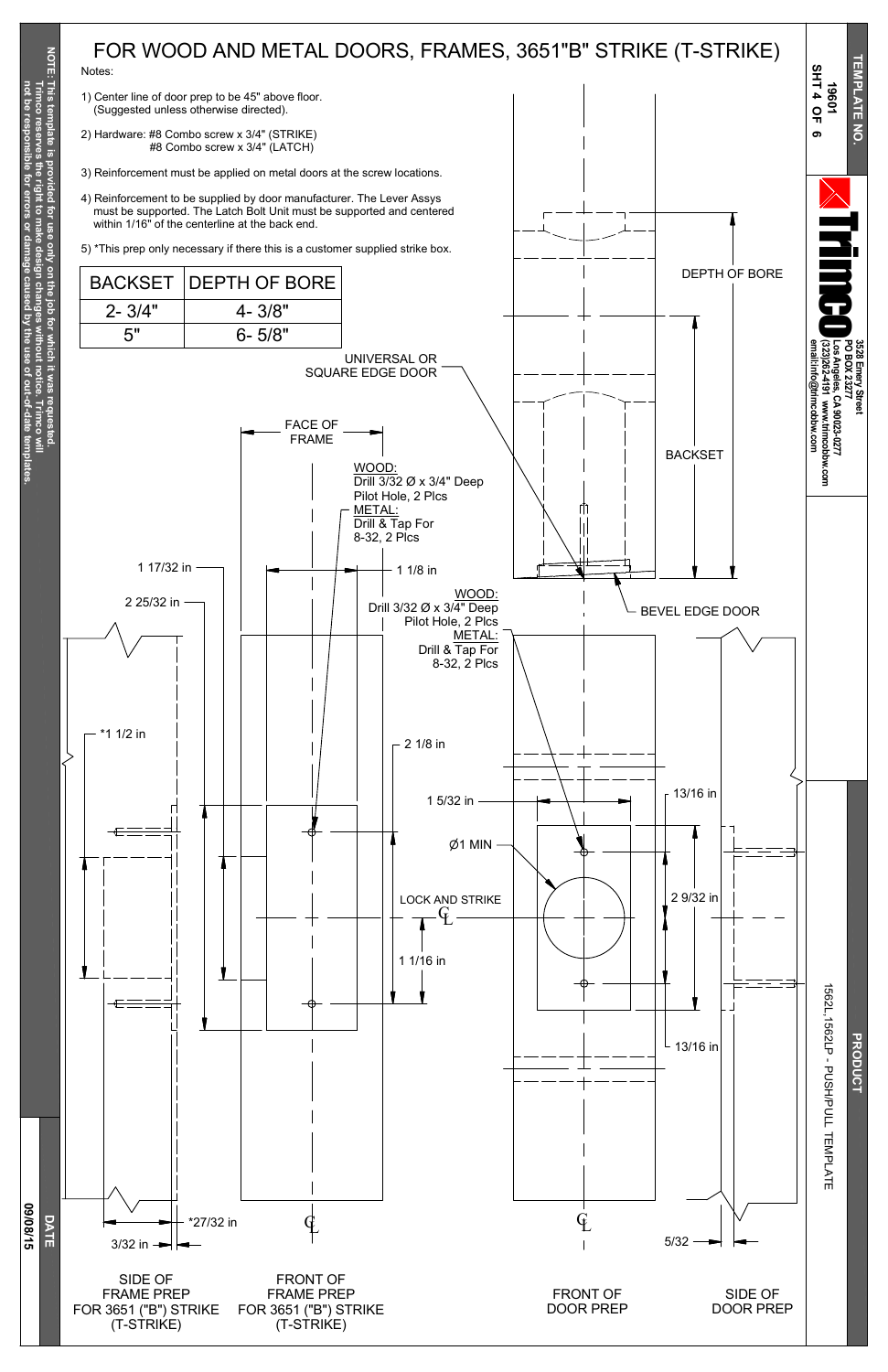**Trim c o** §<br>≡

**N O T E: This tem plate is pro vided**

**for use only on the jo b for**

> **which it was**

**requested.**

**Trim c o**

**reserves**

**the right to make**

**design**

**changes**

**without**

**notice.**

**not be resp**

**onsible**

**for**

**errors**

**or**

**damage**

**caused**

**b y the use of**

**out-of-date**

**tem**

**plates.**



## **3528 Emery Street PO B OX 23277 Los Angeles, CA 90023-0277 (323)262-4191 www.trimcobbw.com email:info@trimcobbw.com** r i  $\overline{\mathbf{z}}$ o **T E M P L A T E N O. 19 6 01 The Co S H T 5 O F 6** 15 6 2 CAM PIVOT PIN (ENCASED IN BUSHING) SHORT BUSHING AND LONG BUSHING (NOT VISIBLE IN THIS VIEW) FINGER (CAM) LOCATING PIN CAM PIVOT PIN (STILL PARTIALLY ENCASED IN THE LONG BUSHING) **LEFT HAND, RIGHT HAND DOOR DEFINITIONS:** (Inside) (Outside) LH Inswing **EXAMPLE RH Inswing** LHR (Left Hand Reverse) RHR (Right Hand Reverse) **TO CHANGE THE HANDING OF A LEVER ASSEMBLY:** 1) Loosen the Cam Pivot Pin just enough to enable the removal of the Short Bushing and the Finger (Cam) - be sure the Cam Pivot Pin remains partially encased in the Long Bushing. 2) Remove the Short Bushing and the Finger. Rotate the Finger 180°, then reinstall the Finger and Short Bushing. 3) Re-tighten the Cam Pivot Pin. 4) Remove the Locating Pin and relocate it on the opposite side of the Chassis - drive in 1/8" deep. Note: Push/Pull Latchsets are assembled for right or for left hand doors. Be sure that handing is correct for a given door type.